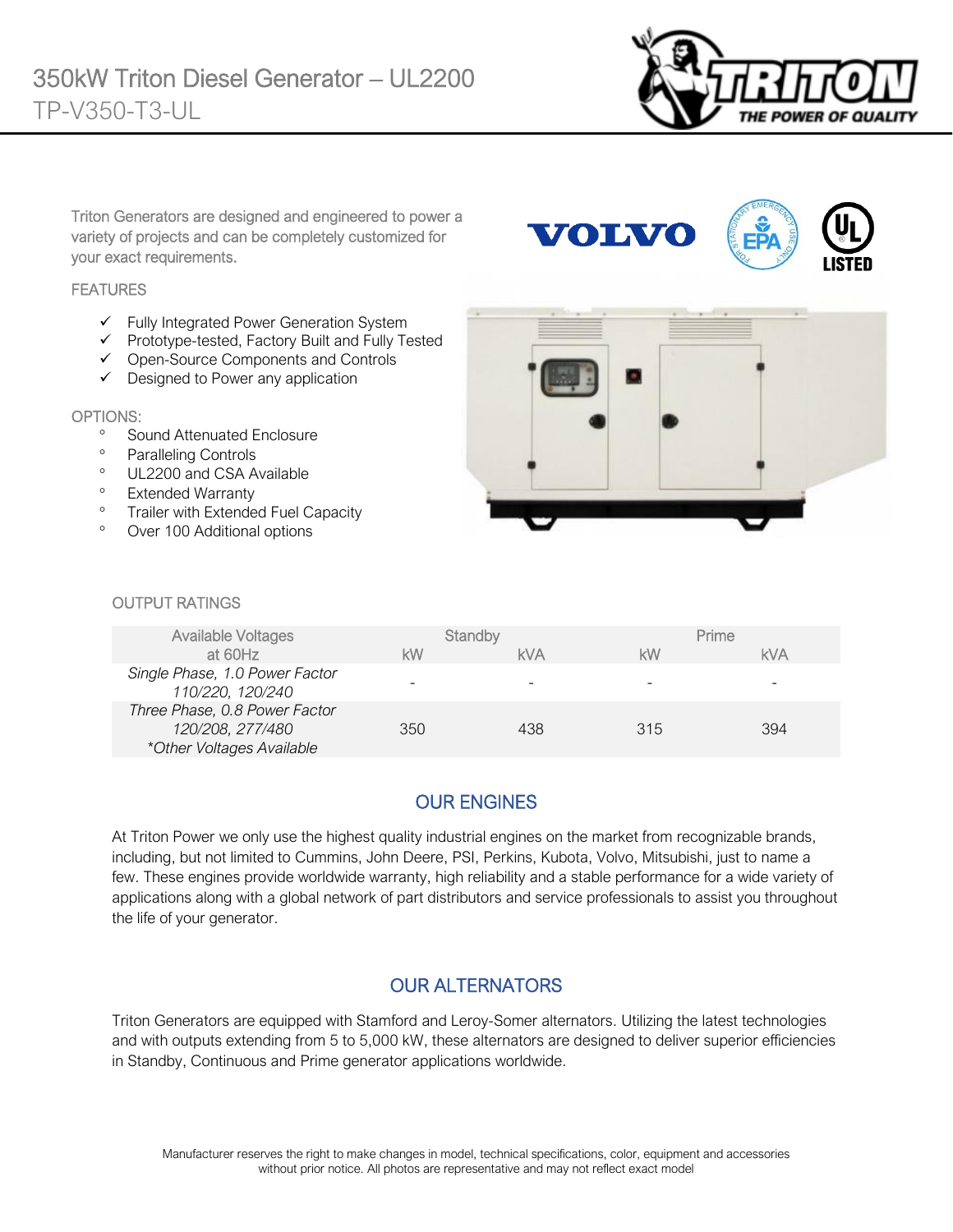

### ENGINE INFORMATION

| Engine Make                       | Volvo                  |
|-----------------------------------|------------------------|
| Model                             | <b>TAD1352GE</b>       |
| <b>Tier Rating</b>                | Tier 3                 |
| Engine Speed (RPM)                | 1800                   |
| Engine Power Output at rated RPM  | 395 kWm / 537 HP       |
| Cooling                           | <b>Radiator Cooled</b> |
| Aspiration                        | Turbocharged           |
| <b>Total Displacement (Liter)</b> | 12.78                  |
| No. of Cylinders and Build        | 6, In Line             |
| <b>Bore and Stroke</b>            | 131 x 158              |
| <b>Compression Ratio</b>          | 18.1:1                 |
| Governor                          | Electronic             |
| Fuel Consumption (L/hr)           |                        |
| <b>Full Load</b>                  | 96.32                  |
| 75% Load                          | 72.93                  |
| 50% Load                          | 49.55                  |
| Oil Capacity (Liter)              | 36                     |
| Coolant Capacity (Liter)          | 20                     |

### ALTERNATOR INFORMATION

| Manufacturer                          | Leroy Somer or Stamford                                         |
|---------------------------------------|-----------------------------------------------------------------|
| Design                                | Brushless single bearing, revolving field                       |
| Stator                                | 2/3 pitch                                                       |
| Rotor                                 | Single bearing, flexible disc                                   |
| <b>Insulation System</b>              | Class H                                                         |
| <b>Standard Temperature Rise</b>      | 125 -163°C Continuous                                           |
| Exciter Type                          | <b>Self Excited</b>                                             |
| <b>Phase Rotation</b>                 | A(U), B(V), C(W)                                                |
| <b>Alternator Cooling</b>             | Direct drive centrifugal blower fan                             |
| AC Waveform Total Harmonic Distortion | No load < $1.5\%$ . Non distorting balanced linear load < $5\%$ |
| Telephone Influence Factor (TIF)      | <50 per NEMA MG1-22.43                                          |
| Telephone Harmonic Factor (THF)       | $<$ 2%                                                          |
|                                       |                                                                 |

# DEEP SEA DIGITAL CONTROLLER

- Adaptable for a wide variety of single gen-set applications, supporting diesel, gas and petrol engines.
- Monitors engine speed, oil pressure, coolant temperature, frequency, voltage, current, power and fuel level, giving you comprehensive engine and alternator protection.
- <sup>o</sup> Easy USB configuration via the DSE PC Suite or directly through the controller's panel.
- <sup>o</sup> Standard units include models DSE4520 or DSE4510. Additional models for AutoStart (DSE73XX and DSE74XX Series) and Synchronization (DSE86XX Series) available upon request on customized equipment.

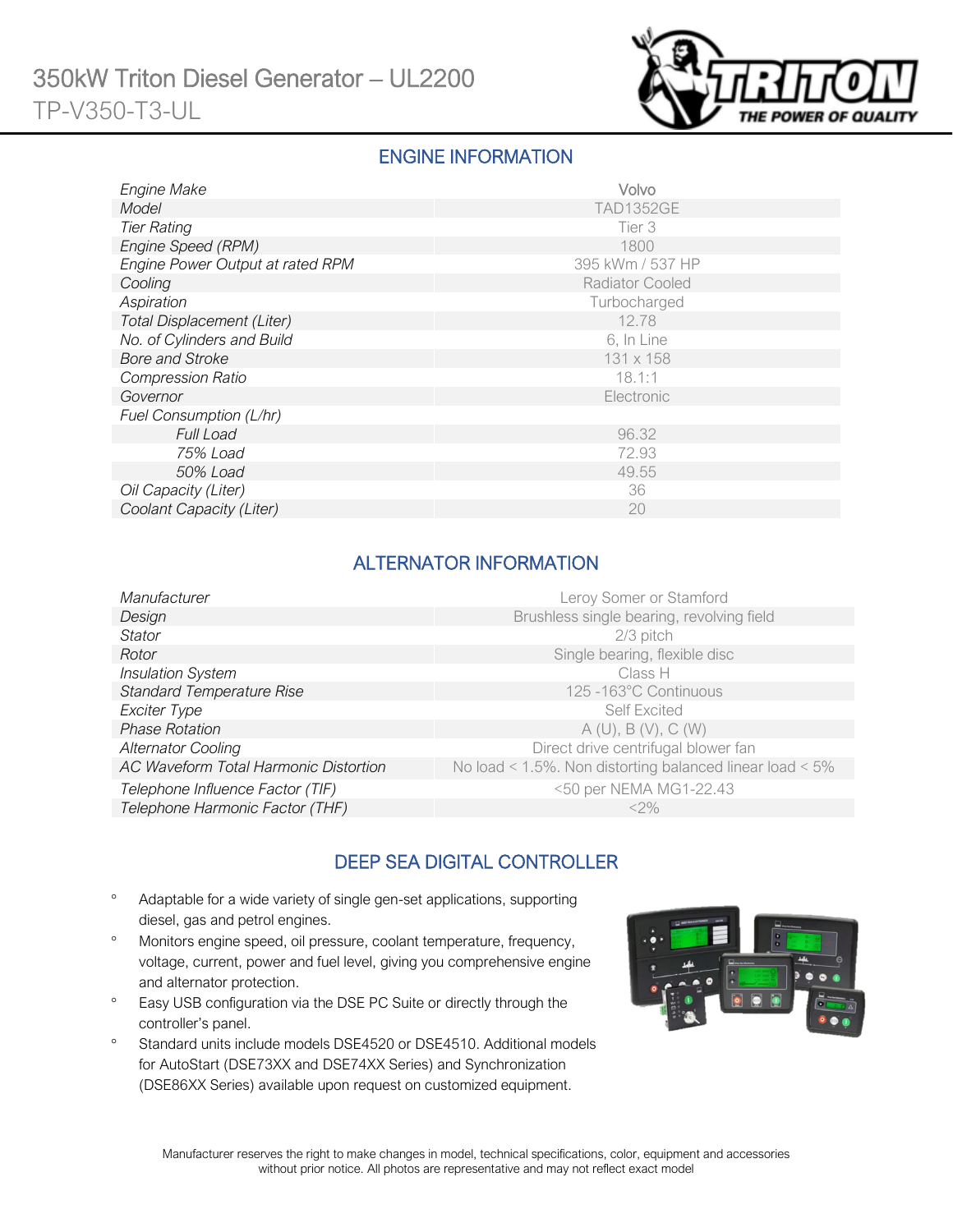

## STANDARD ITEMS

Engine System:

Ī

- o Oil Drain Extension
- o Air Cleaner
- o Critical Exhaust Silencer (Enclosed Versions)
- o Expanded Metal Safety Guards
- Fuel System
	- o Primary Fuel Filter
	- o Fuel Lock-off
		- o Flexible Fuel Lines
	- Cooling System
		- o Factory Installed Radiator
		- o 50/50 Ethylene glycol antifreeze
		- o Radiator Drain Extension
- Electrical System
	- o Unit Mounted Mainline Circuit Breaker
	- o Battery Charging Alternator
	- o Battery Tray and Cables
	- o Emergency Stop Switch
- ✓ Generator Set
	- o Mounted on Heavy Duty Steel Base Frame
	- o Anti-Vibration Pads between Engine/Alternator and Frame
	- o Full Factory Load Bank Testing
	- o Sub-Base Lifting Points
- ✓ Alternator
	- o Single and Three Phase
	- o 12 Lead Stamford or Leroy-Somer
- ✓ Enclosure (if selected)
	- o Heavy Duty Steel Enclosure (Aluminum Options)
	- o Powder Coated Finish
	- o Easy Access to All Service Points
	- o Fully Sound Attenuated
	- o Advanced Water and Dust Proofing
	- o Easy to Transport
	- o Includes 8-hour single wall fuel tank

# OPTIONAL ITEMS

- Engine System:
	- o Upgraded Exhaust Silencers (Hospital, Residential, Critical)
	- o Heavy Duty Air filters
	- o Oil Heater
	- o Block Heater (Circulating, up to 5000 Watt)
- Fuel System
	- o Multi-Valve Fuel Connections
	- o Fuel Cooler
- Electrical System
	- o Battery Charger (Standard and Float Type)
	- o Additional Circuit Breakers
	- o Shunt Trips
	- o Electrically Controlled Breakers
	- o Medium Voltage Alternators
	- o Paralleling Systems
	- o Electrical Connections (Cam-Locks, Refer Plugs, Distro Panel, and more)
- Cooling System
	- o Upgraded Radiator Systems
	- o Marine Grade Radiator
	- Generator Set
		- o Seismic Isolators
		- o Remote Mounted Control System
- **Enclosure** 
	- o Aluminum Enclosure
	- o Ultra-Quiet Enclosure
	- o 20 and 40' Container Packages
	- o Custom Paint Colors
- Alternator
	- o 600 Voltage
	- o Medium Voltage (1000 to 13,200 voltage)
	- o Two Bearing
- Additional Options
	- o Please inquire, Triton can assist in engineering nearly any option